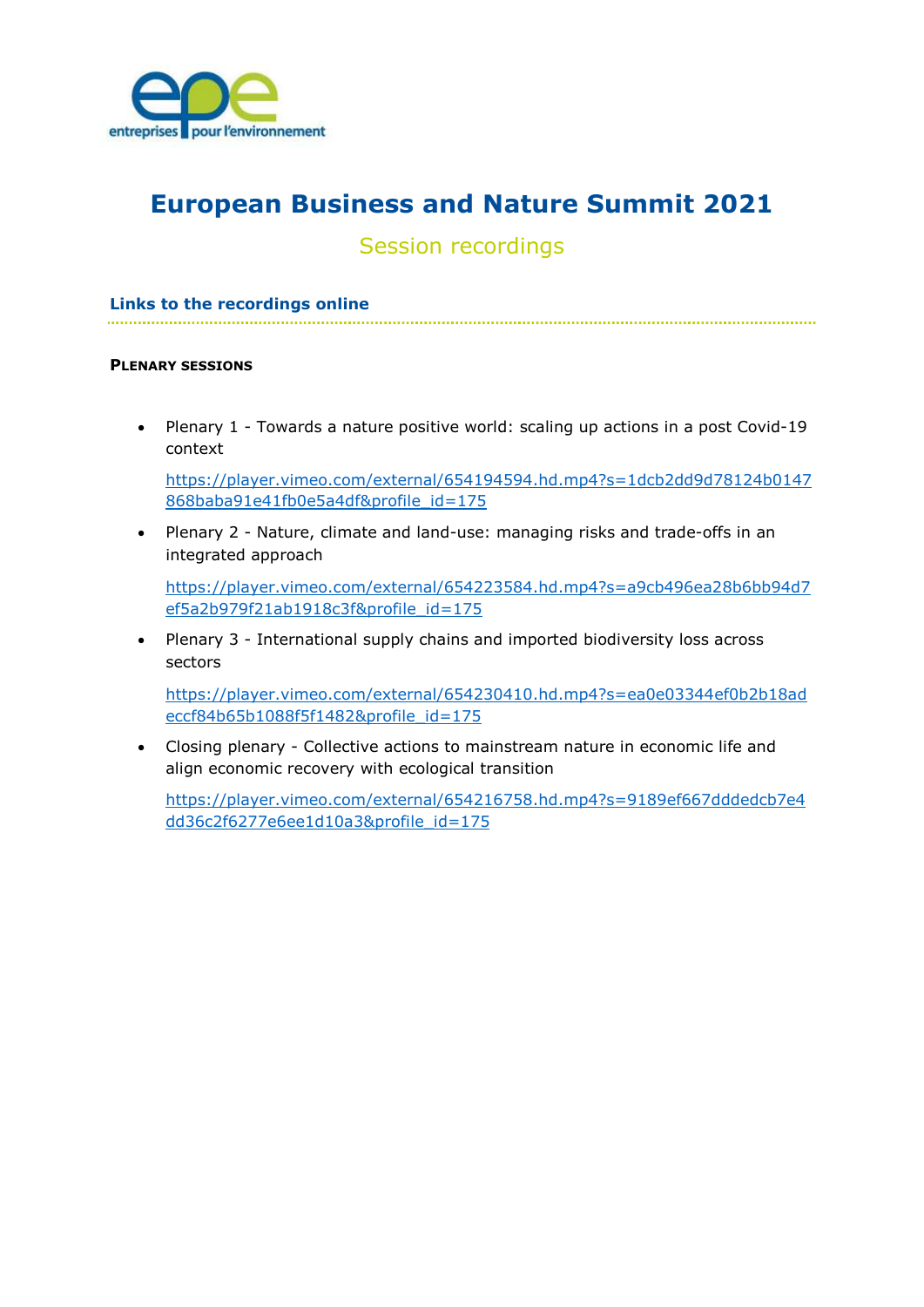# GROUP SESSIONS

 Group session 1 - Tackling climate, biodiversity & inequality: nature-based solutions, and their role in the economic transition

https://player.vimeo.com/external/654167200.hd.mp4?s=77718c983b307d01402 0de822570bca8df381728&profile\_id=175

 Group session 2 - Developing new KPIs to uncover the natural capital value for business

https://player.vimeo.com/external/654208158.hd.mp4?s=385ecff9a42807f5cb13 54ee561c7f072fc3ec3f&profile\_id=175

 Group session 3 - Pioneering SMEs reinventing their relationship with biodiversity: Profitable solutions that protect nature

https://player.vimeo.com/external/654200219.hd.mp4?s=25b2c3f53610631f3a45 d74b0ef10a246c86305e&profile\_id=175

 Group session 4 - How can we strengthen SMART corporate commitments for biodiversity? Lessons learned from the Act4nature frameworks

https://player.vimeo.com/external/654187217.hd.mp4?s=bebefb283201a535243 94662e03e837b9472c799&profile\_id=175

 Group session 5 - Integrating and managing the risks associated with biodiversity loss: latest development in the insurance and re-insurance sectors

https://player.vimeo.com/external/654236033.hd.mp4?s=eda728e674dbd84fb33 6b0fbf07d5b512d9cac61&profile\_id=175

 Group session 6 - Two years after the Green Deal: what are the most significant regulatory development on business and biodiversity

https://player.vimeo.com/external/654243169.hd.mp4?s=59999d405da5d420acc 370946ce8bf1f80936ae8&profile\_id=175

 Group session 7 - Finance and business actions for nature: aligning metrics and disclosure regulation to global targets

https://player.vimeo.com/external/654173802.hd.mp4?s=f0b5609d57ee66b4ad8 2791ad551e4d0633dbbeb&profile\_id=175

 Group session 8 -Sustainable and regenerative agriculture: achieving biodiversityinclusive systems while securing food for all

https://player.vimeo.com/external/654178196.hd.mp4?s=2549ea60515dc64cf91 9d16c01892516787ba330&profile\_id=175

 Group session 9 - Engaging finance for nature: integrating biodiversity criteria in investments decisions

https://player.vimeo.com/external/654183167.hd.mp4?s=44472c2931e8ece7e09 87438c54f5400362634a2&profile\_id=175